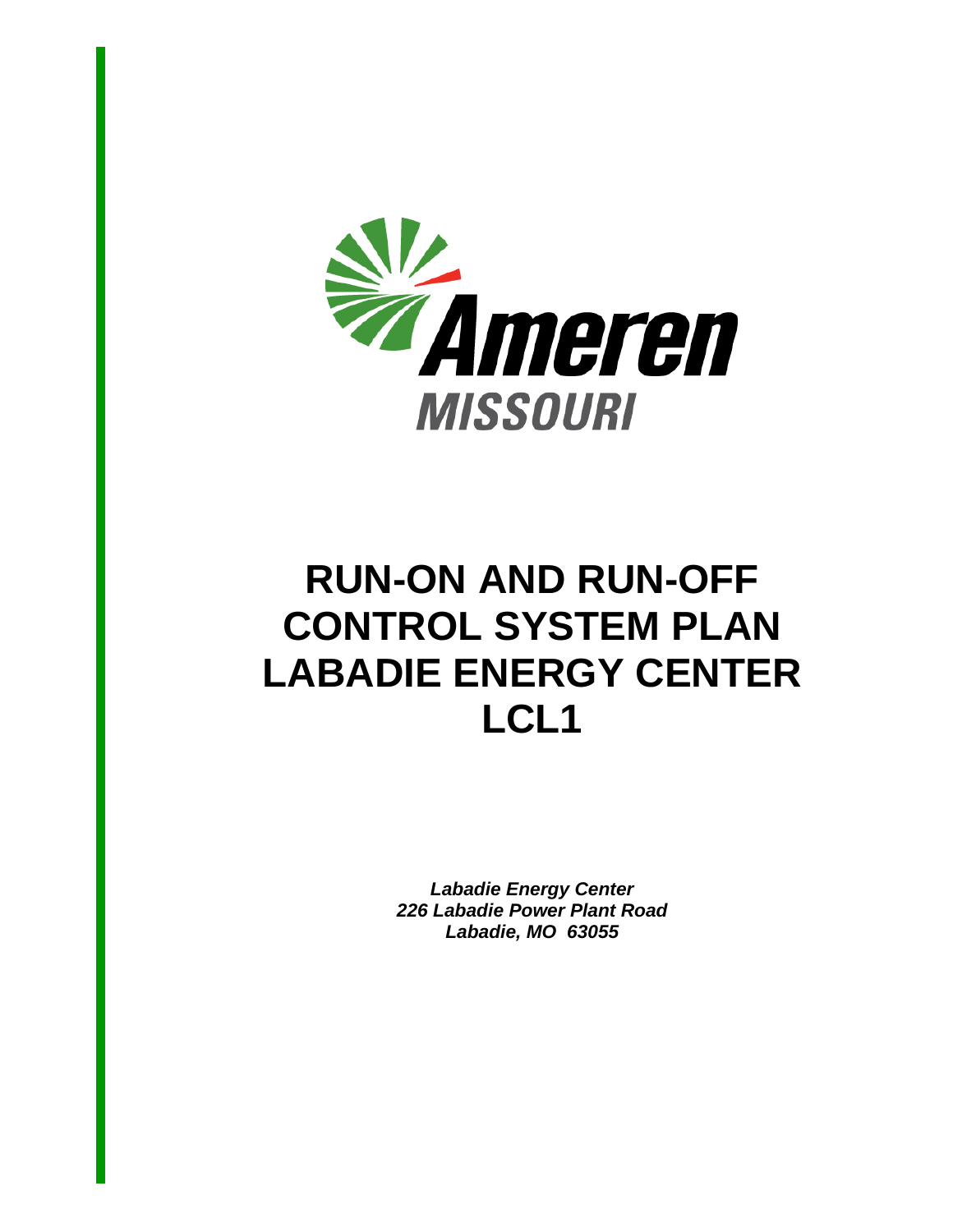## **Contents**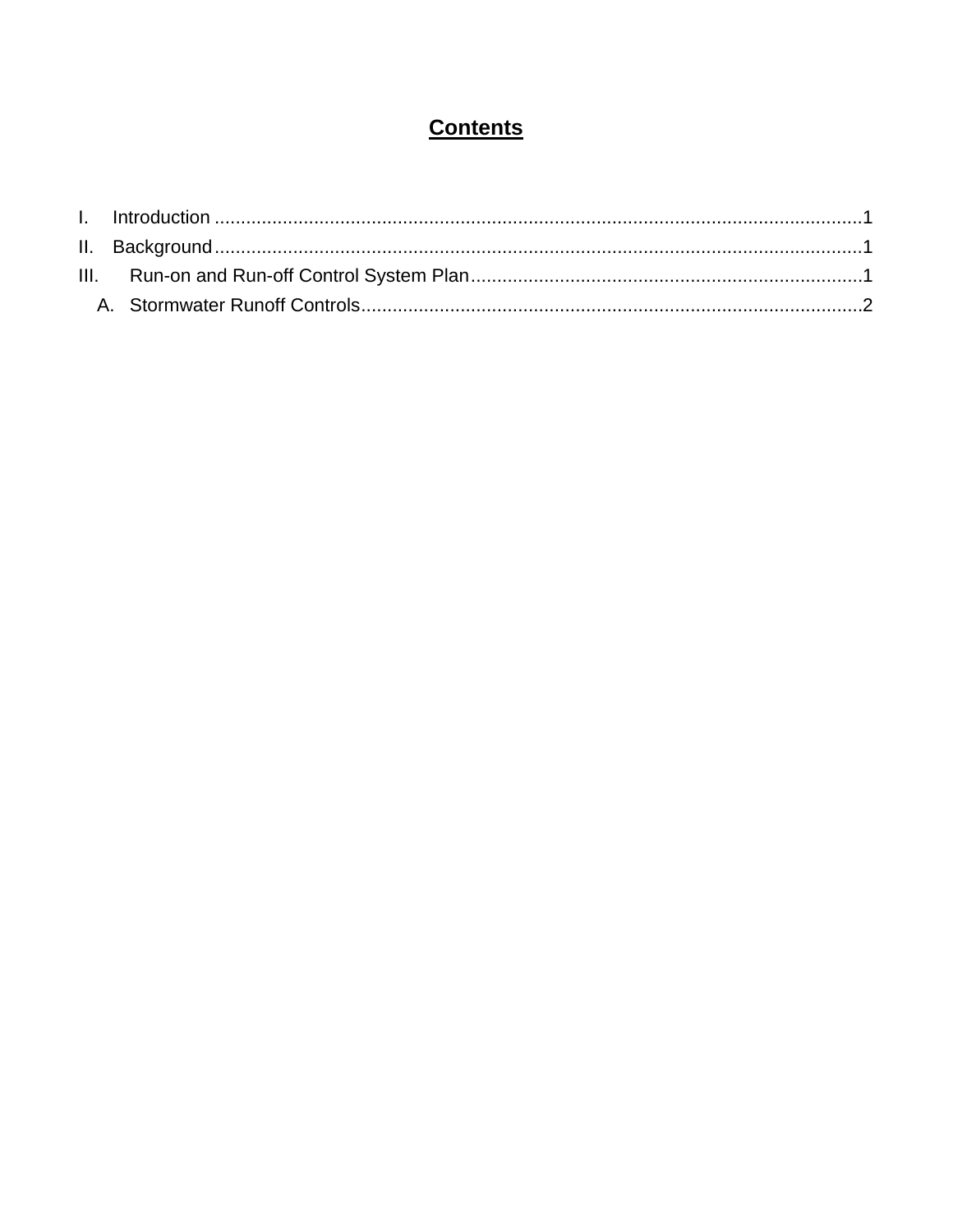#### **RUN-ON AND RUN-OFF CONTROL SYSTEM PLAN LABADIE ENERGY CENTER**

#### **I. Introduction**

Ameren Missouri has evaluated the Labadie Energy Center's ("Labadie") CCR landfill LCL1 in accordance with operating and design criteria requirements set forth below:

§257.81, Run-on and Run-off Controls for CCR Landfills.

For this initial assessment, Ameren Missouri retained the engineering firm Reitz & Jens, Inc. to evaluate Labadie's Run-on and Run-off Control System Plan for the permitted Ameren Missouri Labadie Utility Waste Landfill (UWL). The objective of this assessment is to determine if the existing plan meets the requirements of §257.81. These requirements state that a CCR landfill must be designed, constructed, operated and maintained with a run-on control system to prevent flow onto the active portion of the CCR unit during the peak discharge from a 24-hour, 25-year storm, and a run-off control system from the active portion of the CCR unit to collect and control at least the water volume resulting from a 24-hour, 25-year storm.

#### **II. Background**

Labadie UWL is a permitted utility waste landfill in northeastern Franklin County, Missouri. The UWL is permitted by the Missouri Department of Natural Resources (MDNR) Solid Waste Management Program (SWMP) under State of Missouri Solid Waste Disposal Area Construction Permit Number 0907101. The permitted footprint for disposal of utility waste covers approximately 166.5 acres and will be developed in four phases. Phase I consists of the development of LCL1, which has a disposal area of approximately 31.4 acres, and a 5.7-acre stormwater pond. LCL1 is currently under construction, with completion schedule for fall 2016.

## **III. Run-on and Run-off Control System Plan**

LCL1 contains a perimeter berm constructed around the entire disposal area that will function as a flood protection dike. The top of the perimeter berm will be at elevation 488.0 feet, approximately 4 feet higher than the current Base Flood Elevation at the UWL site and 0.5 feet above the 500-year flood level. Run-on to LCL1 will consist of precipitation falling within the perimeter berm.

Stormwater management requirements will change throughout the operating life and closure of UWL Phases 1, 2, 3 and 4. Ameren Missouri's objective to contain and reuse as much stormwater falling within the footprint of the UWL as possible is the primary factor in the design of the stormwater controls that will result in 'no discharge' from the UWL. Other factors that add or subtract significant water quantities from the UWL include: infiltration of direct precipitation; evaporation and evapotransporation; and water re-used on-site for CCR moisture conditioning and dust control.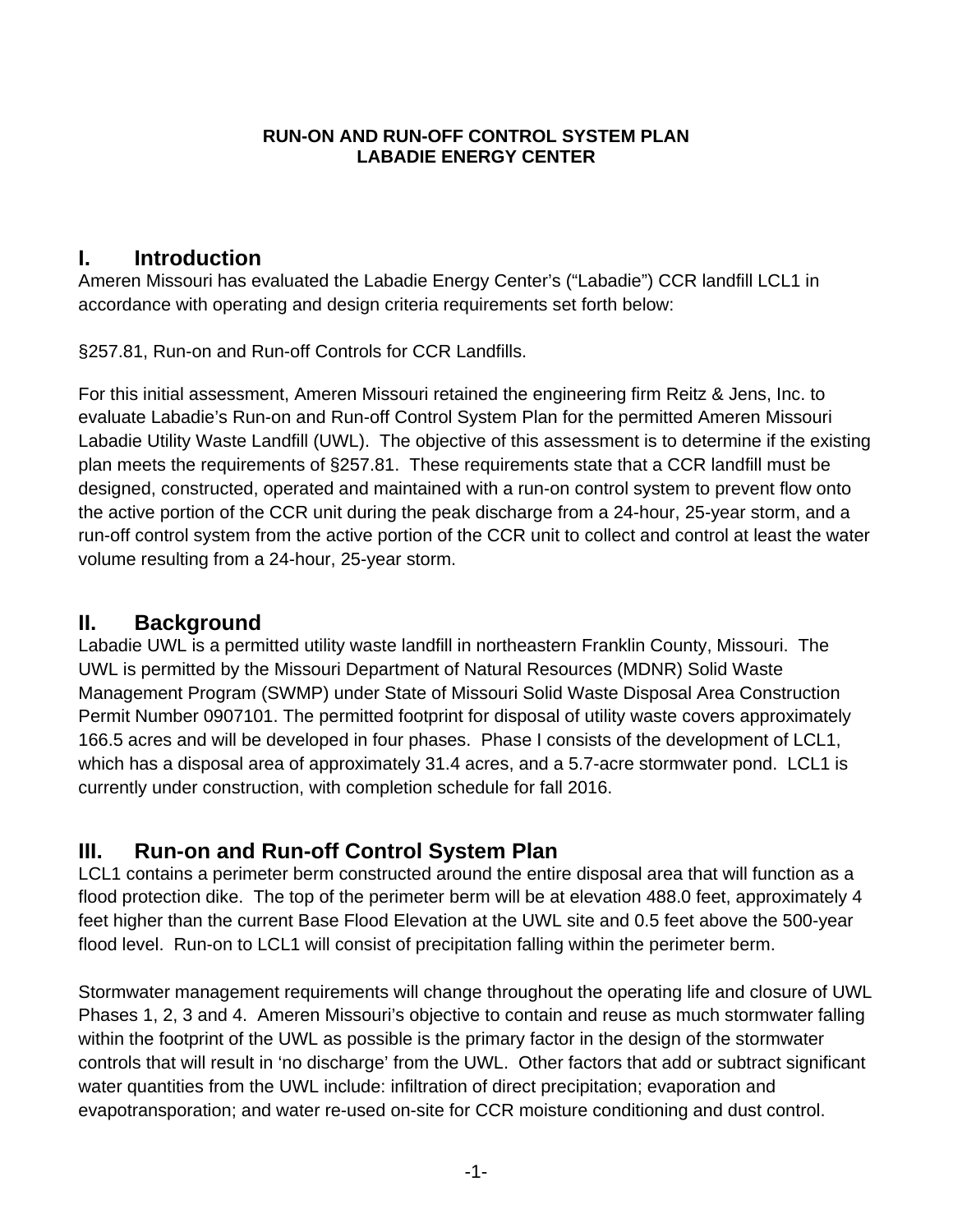Routine wastewaters generated from the leachate collection system and direct precipitation on the UWL area will be managed as a closed loop system. Precipitation will be collected and routed to the stormwater pond. The pond will collect stormwater runoff from the perimeter ditches around the UWL cell and, with the leachate collection system, will form a water management system that will contain, temporarily store and process all waters within the active UWL for reuse or proper management. Leachate and stormwater will either be used for dust control within the UWL area, conditioning to achieve appropriate moisture content for CCR materials prior to placement, and/or makeup water for future scrubber additions to the plant. To the extent wastewater quantities exceed these management options, discharges from the leachate and stormwater systems may be pumped to the Labadie Energy Center for management if the existing NPDES permit is revised, or may be disposed at an off-site treatment facility.

#### **A. Stormwater Runoff Controls**

 $\overline{a}$ 

The drainage structures included in the UWL are designed to collect and control at least the water volume resulting from a 24-hour, 25-year storm<sup>1</sup>. Stormwater in active disposal areas will be controlled by a system of perimeter berms, let down channels, side slope bench drainage ways and perimeter ditches; all ultimately conveying runoff to the on-site stormwater holding pond. Some of the stormwater falling into active disposal areas that infiltrates into the CCRs will ultimately drain to the leachate sumps in the bottom of each cell where it will be removed by pumping to above ground tanks for temporary storage. Landfill operations will maintain slopes on active landfill areas to minimize ponding.

During the initial, active operation of disposal cells, stormwater runoff may temporarily pond on the CCRs within the UWL. Temporary collection basins will be located within the active disposal cell and temporary pumps used to pump accumulated runoff to the perimeter ditch or directly to the adjacent stormwater holding pond to minimize the amount of stormwater that infiltrates into the waste. After the elevation of in-place CCR exceeds the bottom of the perimeter ditch, the CCRs will be graded to maintain slopes on active landfill areas to avoid ponding, except in temporary collection basins. Ultimately, the perimeter ditch will convey stormwater from the side slopes, let down structures, and side slope benches to the on-site stormwater holding ponds. These structures are described below, starting at the top of the UWL.

Small perimeter berms on top of the UWL near the slope break line will be maintained to direct stormwater runoff from the top of the UWL to designated let down structures located around the UWL top perimeter. The letdown structures will convey the runoff in a controlled manner from the top of the UWL to the perimeter ditch or surrounding ground surface. Letdown structures have been sized to minimize the number of drainage channels that must be constructed and maintained around the perimeter of the UWL.

<sup>1</sup> Huff, F.A. and J.R. Angel. (1992). "Rainfall Frequency Atlas of the Midwest." Bulletin 71, Midwestern Climate Center and Illinois State Water Survey.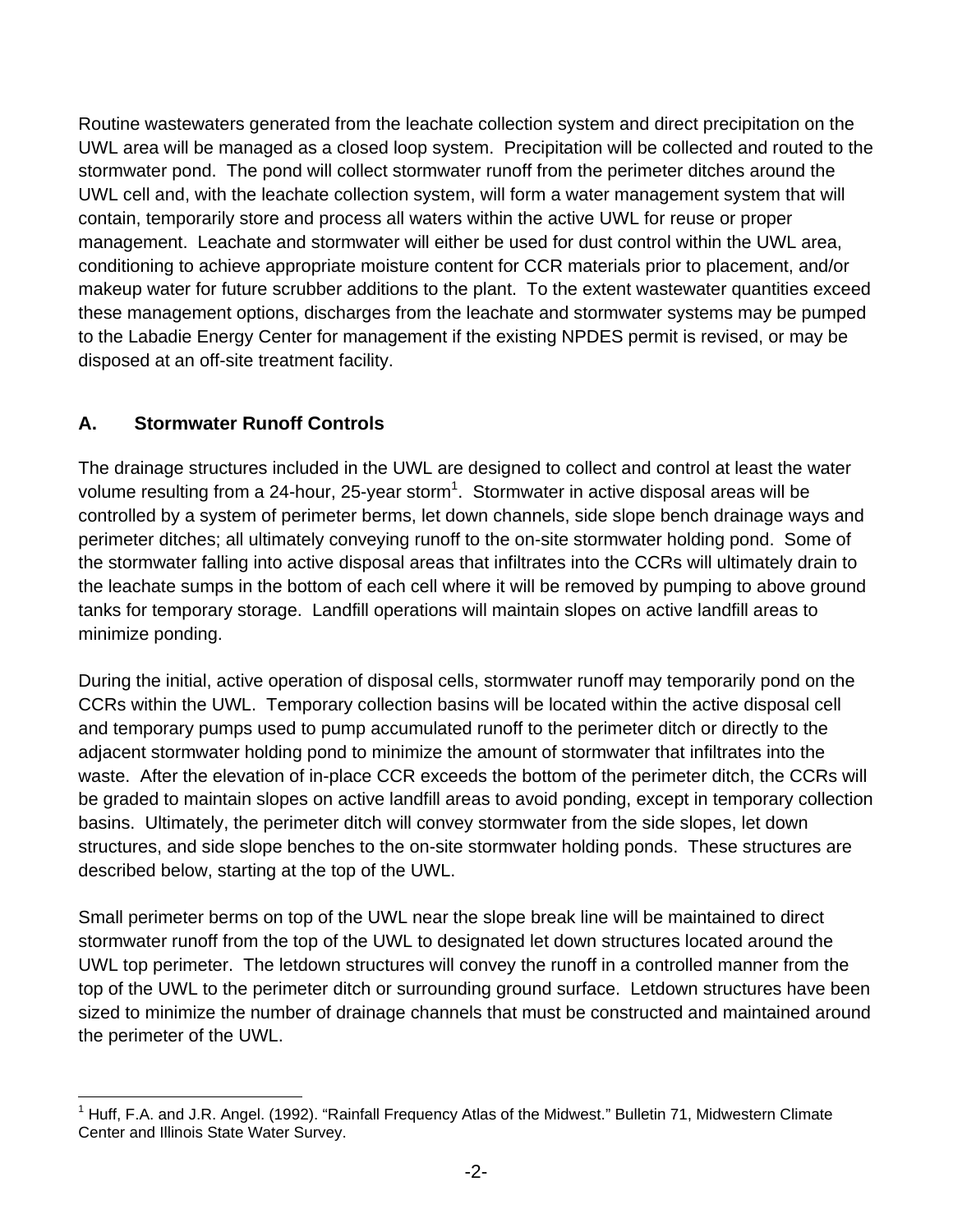Side slope benches and letdown structures are designed to carry stormwater from the upper portion of the UWL slopes to the perimeter ditch and, ultimately, after closure to the surrounding ground surface around the completed UWL.

During operations, the active disposal area may have both closed areas and active areas. Temporary structures consisting of ditches or berms are used to control flows during the on-going landfill operations. All stormwater that comes in contact with CCRs in the active areas will be managed within the active disposal area as described above and conveyed to the on-site stormwater holding pond. Stormwater collected in the pond will be re-used or treated; there is no discharge to the environment.

Management of surface water runoff after closure is addressed by dividing the closed UWL into distinct drainage areas to control runoff quantities and velocities from the final UWL surface. Stormwater falling on closed UWL sections will be conveyed to the outside toe of the perimeter berm where it will be discharged. The side slope benches and letdown structures define individual drainage areas for the final contours of the landfill.

Surface water structures are designed to manage flow rates, quantities and velocities resulting from the 25-year, 24-hour rainfall event. Runoff volumes were calculated using the Rational Method. Stormwater diversion structures, capacities and velocities were calculated using Manning's Equation for open channel flow. The perimeter ditch used to convey stormwater to the pump station or stormwater holding pond is modeled using both Bernoulli's Equation and Manning's Equation.

Erosion of the final cover, side slope benches, stormwater letdown structures, and perimeter ditches were evaluated using North American Green's Version 4.31 Erosion Control Materials design software. The software uses the Revised Universal Soil Loss Equation to conservatively evaluate the amount of erosion that will occur on a slope. The software conservatively evaluates channel erosion using the maximum shear strength method outlined in the Federal Highway Administration's HEC #15 and the United States Agricultural Department's Ag Handbook #667. All drainage structures will be protected from erosion using one of several possible materials: an erosion control mat, limestone riprap, or other manufactured erosion control product.

Engineering support for the Run-on and Run-off Control System Plan is contained in the facilities operating record and in the application for the MDNR SWMP State of Missouri Solid Waste Disposal Area Construction Permit Number 0907101.